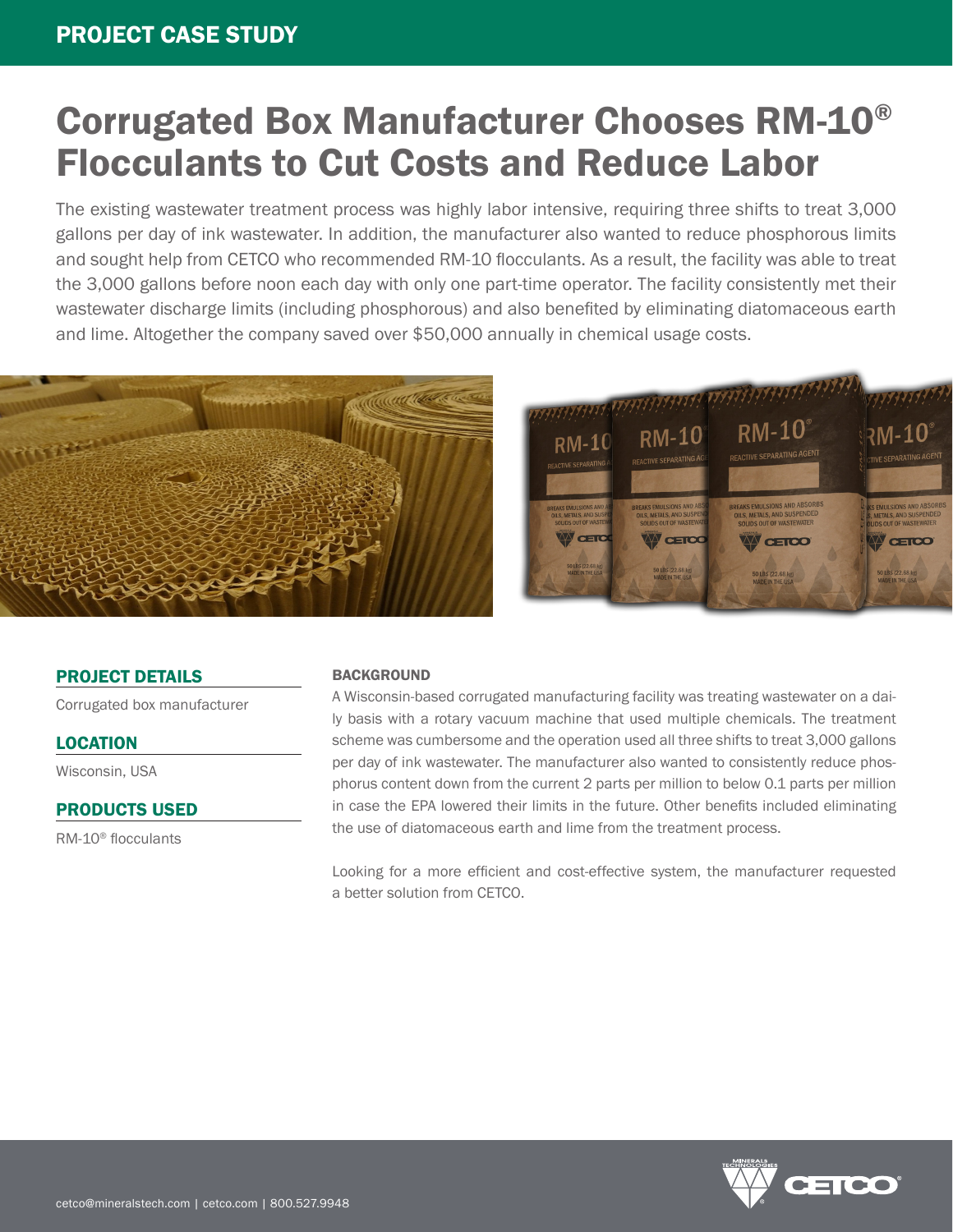## Corrugated Box Manufacturer Chooses RM-10® Flocculants to Cut Costs and Reduce Labor



#### CETCO STEPS IN WITH RM-10® FLOCCULANTS

With an extensive background in working with corrugated companies, CETCO has designed solutions to specifically treat contaminants in wastewater generated by corrugated and high graphic ink processes. RM-10 flocculants are a comprehensive line of wastewater treatment products that break up oily emulsions and removes inks, oils, metals, and suspended solids from contaminated waste streams (RM-10 flocculants). A blend of proprietary components, RM-10 flocculants offer manufacturing facilities a single-step treatment process that generates clean water and a non-leaching sludge that passes the TCLP (toxicity characteristic leaching procedure). RM-10 flocculants combine multiple functions of traditional treatment simultaneously into one step for faster precipitation and settling of contaminants.

Available in granular, semi-granular, and powdered varieties, RM-10 flocculants can be easily introduced to a waste stream with a dry feeder, making them adaptable to various treatment systems, including batch and continuous flow treatment schemes.

#### THE CETCO PROCESS

After obtaining a representative sample of the wastewater, CETCO performs a treatability study at one of its 12 global R&D centers and laboratories. Coupled with local discharge limits, CETCO finds the optimal RM-10 flocculant blend that balances effectiveness with cost.

By collecting and analyzing samples in an off-site laboratory as opposed to doing it onsite with a customer, CETCO has the ability to access more treatment options. There are approximately 60 versions of RM-10 flocculants; utilizing the CETCO laboratory allows for customization and pinpointing the best solution for the manufacturer.

With a proposed solution in hand, CETCO can calculate the cost per gallon and compare it to the customer's current cost, arriving at an ROI for the purchase of any equipment and chemistry. Many times the payback is less than a year when compared to hauling or evaporation.

Once the treatment method is determined, running a larger scale test generates sufficient solids to conduct an in-house TCLP test.